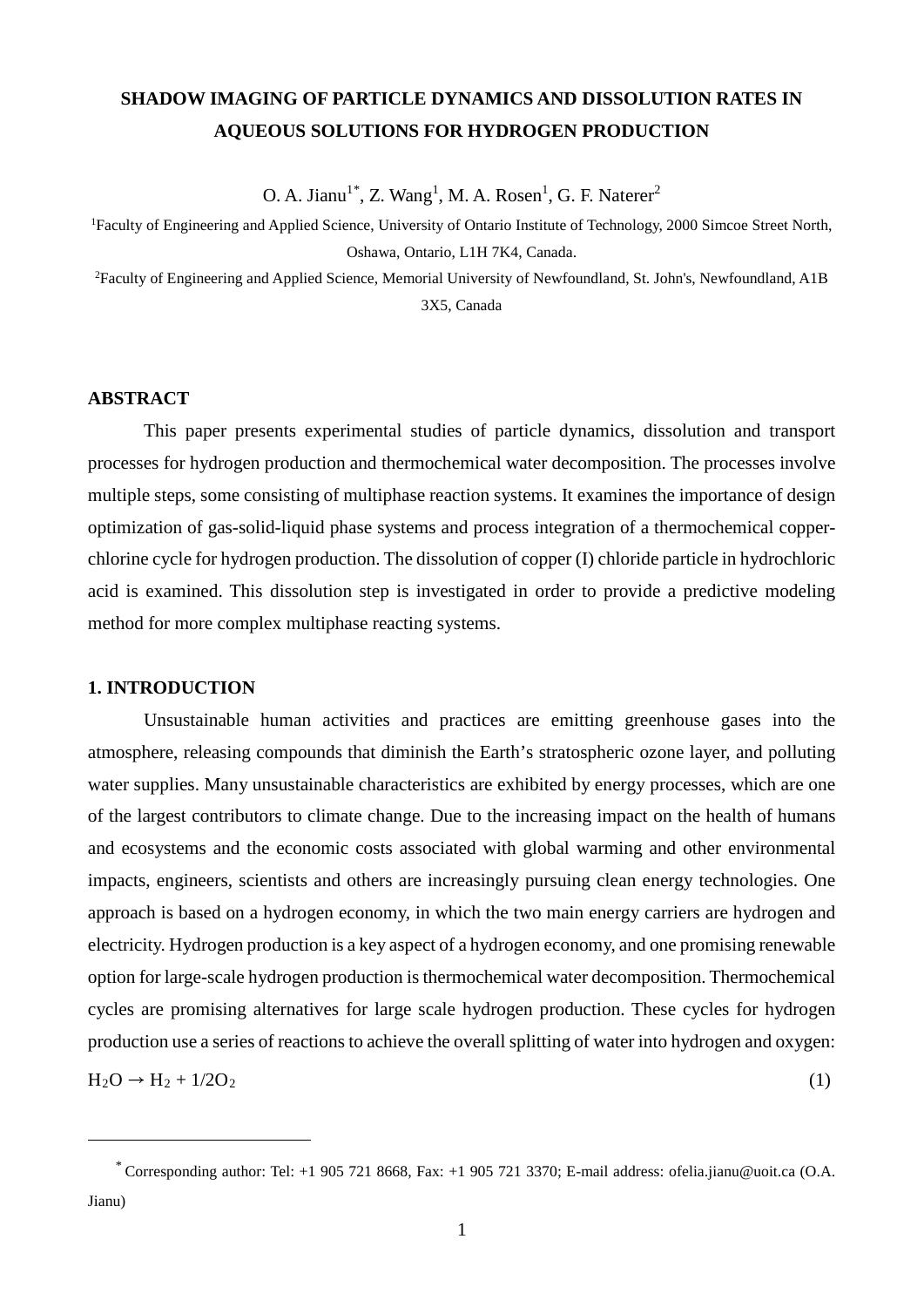Thermochemical water decomposition generally involves at least three distinct steps: hydrogen production, oxygen production, and re-cycling of other byproducts and compounds internally. The chemical reactions form a closed internal loop and re-cycle all chemicals on a continuous basis, without emitting any greenhouse gases to the atmosphere. One of the advantages of thermochemical cycles over direct one-step thermal water decomposition is their ability to split water into hydrogen and oxygen at much lower temperatures (usually below 1,000°C) [1].

One of the promising thermochemical cycles that operates at even lower temperatures (under 600 ˚C) is the thermochemical copper-chlorine (Cu-Cl) cycle. The Cu-Cl cycle splits water into hydrogen and oxygen through intermediate copper and chlorine compounds. The copper-chlorine thermochemical cycle uses mainly thermal energy to split water into hydrogen and oxygen through intermediate copper and chlorine compounds, which are recycled continuously without releasing pollutants into the environment. The thermochemical hydrogen production cycle involves multiple auxiliary steps and multiphase reaction systems. To improve the system efficiency, it is important to optimize the multiphase system design and the process integration. This paper introduces a new model for the past reported experimental data [2], which aids in the integration of the Cu-Cl cycle for hydrogen production.

There are several variations of the Cu-Cl cycle reported in past literature. Such variations include 5-step, 4-step and 3-step cycles [3,4]. An example of a proposed Cu-Cl cycle is shown in Figure 1. The first step of the cycle is electrolysis, in which hydrogen is generated as a result of copper (I) chloride (CuCl) oxidation in the presence of hydrochloric acid (HCl) during an electrochemical reaction. The overall cell reaction is given by [3]:

 $2CuCl(aqueous) + 2HCl(aqueous) = 2CuCl<sub>2</sub>(aqueous) + H<sub>2</sub>(g)$  (2)

Several relatively inexpensive electrode materials have been tested and hydrogen production has been achieved at potentials as low as 0.5 V [3]. Also, three different membranes were investigated to identify membranes with lower copper diffusion rates but similar proton conductivities [4]. The second step of the cycle consists of reducing the water from aqueous copper (II) chloride [2]. Once the water is reduced, the solid or slurry  $CuCl<sub>2</sub>$  is supplied to the hydrolysis reactor to produce copper oxychloride  $(Cu_2OCl_2)$  and HCl gas [4], via an endothermic non-catalytic gas-liquid or gas-solid reaction. The last step of the cycle involves the multiphase reaction, in which oxygen gas and molten CuCl are obtained from decomposition of solid copper oxychloride. Several gaseous products exit the reactor such as oxygen, CuCl vapour and side-reaction products such as HCl gas,  $Cl_2$  gas and water vapour [3,4]. It can be found that the CuCl produced in the last step of the cycle is in a molten state, by comparison, the existing state of the CuCl used in the first step is the dissolved state of the CuCl in hydrochloric acid. This means, the following physical process is needed in order to link the first and last steps of the cycle: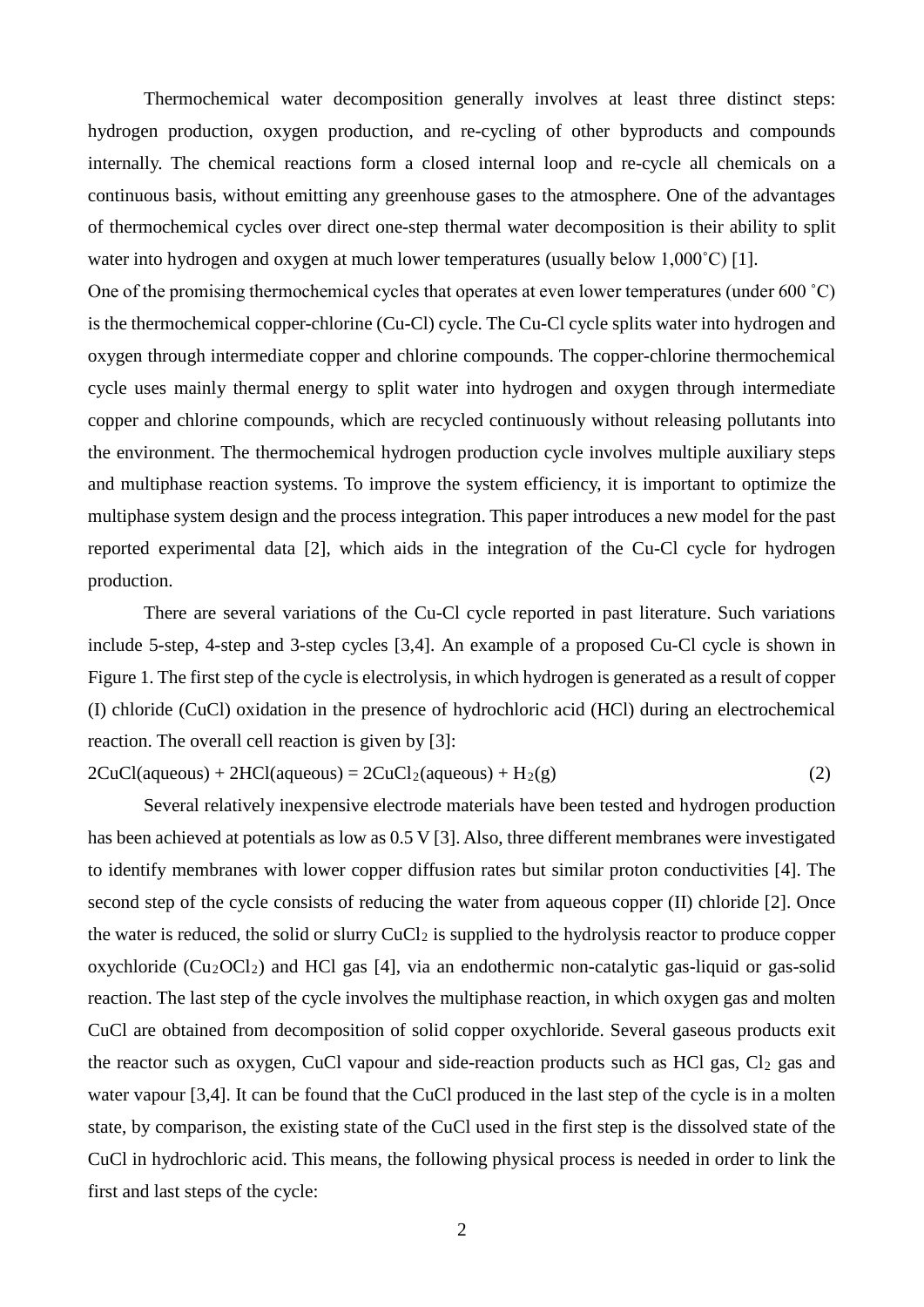# $2CuCl (molten) = 2CuCl (solid) = 2CuCl (aqueous)$  (3)

One key aspect in solid-liquid flows (i.e. solid CuCl dissolving in aqueous HCl) is to understand the particle's behavior in the mixture; that is, whether the particles distribute evenly within the mixture and remain suspended or segregate and deposit. Particle behavior within the liquid continuum depends of the grain size, shape and density, properties of the liquid such as viscosity and density of the liquid, on the velocity of the flow, flow direction, pipe diameter and solid concentration [5]. In this paper, the critical settling velocity of coarse particles is investigated in order to determine a relative fluid velocity that would keep the particles suspended. This is a necessary condition to ensure CuCl particles dissolve evenly in liquid HCl and the dissolution rate is accelerated.

Past studies [6-8] have presented techniques to monitor dissolution reactions over small timescales in the range of femtoseconds to large timescales over hours or days. It is relatively straightforward to monitor the kinetics of a slow process (e.g., a chemical reaction) but more challenging to monitor fast processes, which in general require highly specialized techniques for accurate monitoring. In general, kinetics experiments often consist of initiating a reaction by mixing reactants. The timescale of the initiation is negligible relative to that of the reaction. Once the reaction is initiated, the concentrations of the reactants and products are monitored. The techniques are either batch or continuous. In batch techniques, concentrations are monitored as a function of time after the reaction is initiated. In a continuous technique, the reaction initiation occurs on a continuous basis and the different concentration regions in the reaction vessel infer the reaction mixture composition and time [6-8].

Since the dissolution of solid CuCl in aqueous HCl is a dynamic process, a different method of monitoring the dissolution rate was utilized in this paper. In this paper, the dissolution was initiated and the dynamic size change of particles was monitored via a camera system. The advantage of this technique is that it monitors the changes in area of the particle to ensure an even dissolution. The dissolution of CuCl in HCl is an important aspect of the thermochemical Cu-Cl cycle for hydrogen production as the system integration design depends on the dissolution kinetics. Hence, this paper examines the optimal dissolution rate of solid CuCl particles in HCl for improved efficiency of the cycle. The solution obtained is then supplied to the first step of the cycle (i.e. electrolysis reactor) for the system integration. Note that the solidification of molten CuCl is not discussed in this paper.

#### **2. EXPERIMENTAL SETUP**

In order to better understand the transport processes of liquid-solid systems and the dissolution rate of CuCl in HCl, an experimental apparatus has been designed and built at the University of Ontario Institute of Technology (UOIT) in the Clean Energy Research Laboratory (CERL). The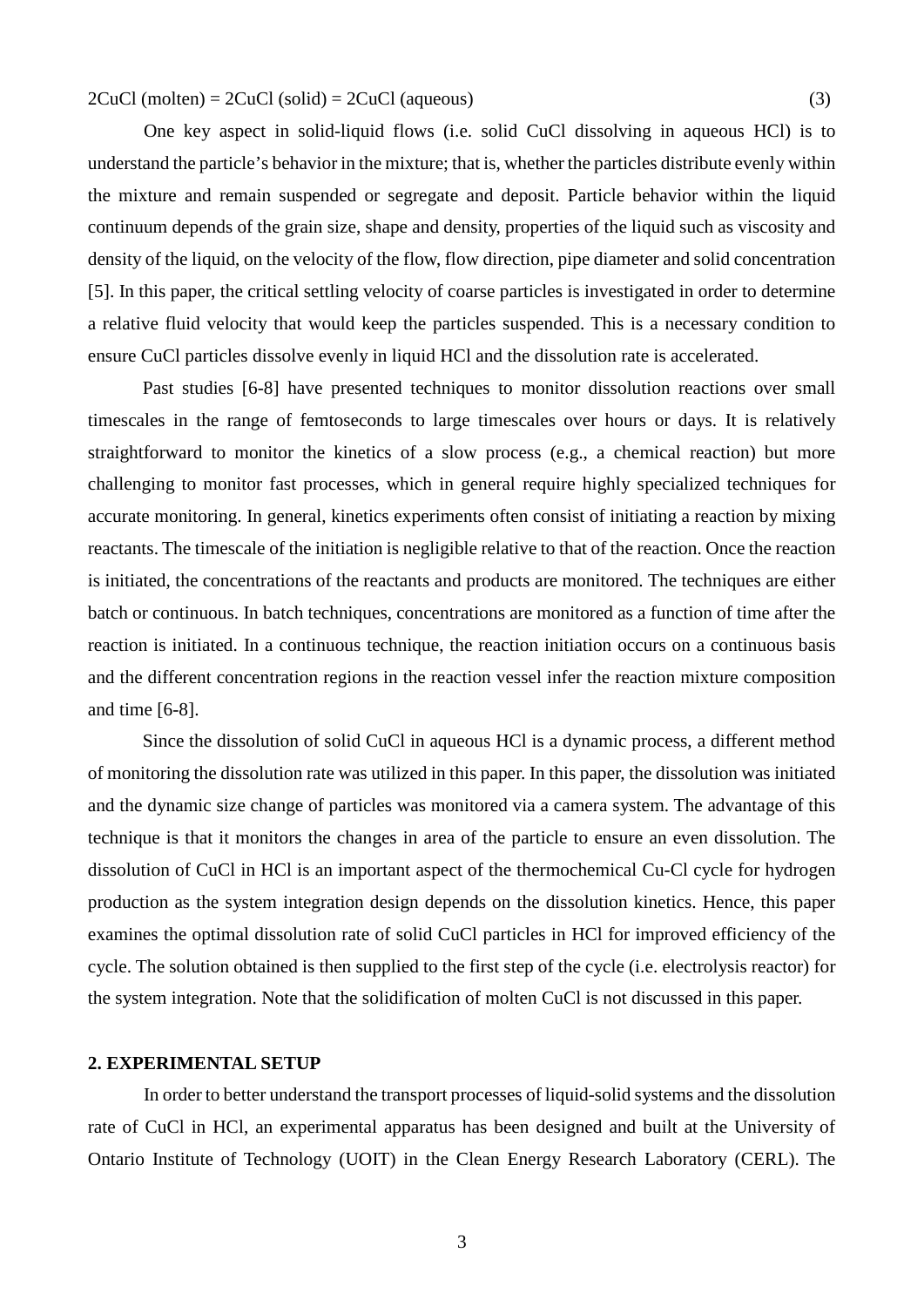experimental apparatus consists of an 8-in high, 4-in diameter clear pyrex vessel filled with liquid and a camera system (see Figures 2 and 3).

A FlowSense 2ME camera with an effective sensor size of 1600 by 300 pixels was used to capture images. Images were captured in single frame mode with a trigger frequency of 91 Hz when observing the particle dynamics and 1 Hz when observing the dissolution rate. The particle motion imaging was captured with the aid of a short light flash and a synchronizer. A glass diffuser was used to obtain an even light sheet so that the camera can acquire a shadow image of the particles. DynamicStudio software, an advanced edge detection algorithm to extract the particle shape information, is used to acquire and process the images.

The "shadow sizer processing" method is used to extract information such as size, position, shape and velocity of particles. In this method, the outline of the particle is obtained based on the grey level profile; that is, a value corresponding to the outline is assigned when the pixel's intensity changes from high intensity to low intensity. Once determined, the outline is plotted and the size, position and shape are given in terms of pixels. For accurate processing, a set of calibration images was acquired prior to image processing. For the calibration images, an electronic digital display caliper with an accuracy of 0.02 mm was set to 1 cm. Images of the caliper were acquired and then a "Measure Scale Factor" function was employed in DynamicStudio. This step enables the measurement of the scale factor to determine the conversion of pixel units into metric units. The distance between the tips of the caliper in the acquired image was measured and the scale factor was obtained. To ensure that the scale factor is consistent across the diameter of the vessel, multiple images were acquired and the scale factors were determined. Also, images of the caliper were acquired outside and inside the vessel to determine the distortion introduced by imperfections in the wall of the vessel as well as the circular shape of the vessel. The velocity information is then extracted by combining a correlation algorithm and measuring displacement between two successive images via a dedicated particle-tracking algorithm. The setup was designed based on Refs. [9-11] so that the uncertainty associated with the experiment can be minimized. The experimental error introduced due to the equipment and analysis as well as the deviation is shown in Table 1. It is observed that the highest error is due to calibration of the camera. In order to minimize this error, a calibration technique suggested in [12-14] was employed and compared with the calibration technique presented in DynamicStudio software.

In the first setup of the experimental loop (Figure 2) CuCl particles dynamics travelling through liquid are examined so that the descending velocity of the particles can be determined. Since water's density is comparable to that of HCl acid, the dynamics of the CuCl particles was observed when traveling through quiescent water at room temperature. The dynamics of irregular shaped particles of mass ranging from 4 mg to 45 mg was observed with the aid of the camera system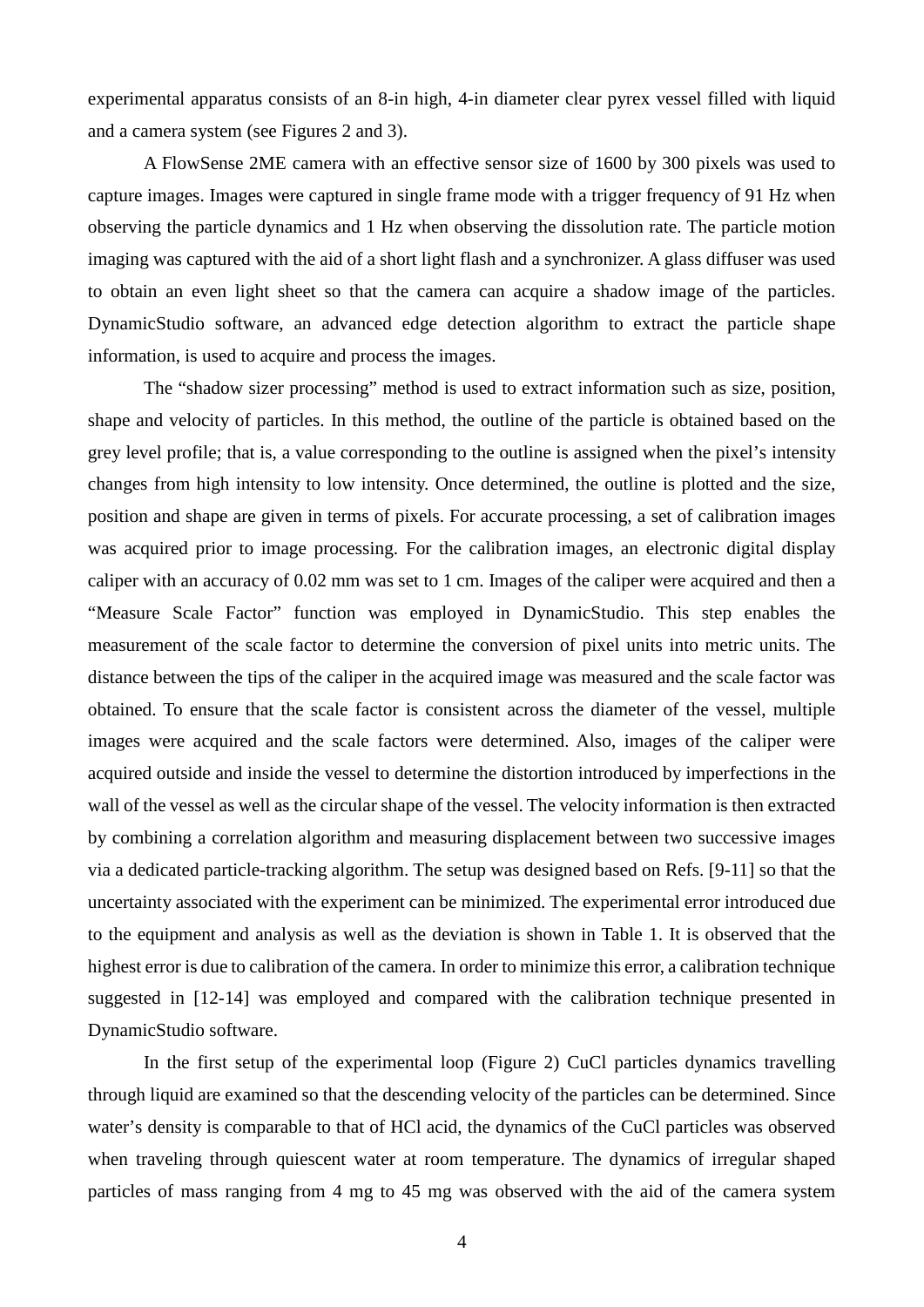described. Captured images were analyzed and information such as size and velocity of the particle was obtained. This information is useful for calculating the force balance on the particle so that a counter flow may be introduced in order to keep the particles suspended. Introducing a counter flow will also enhance dissolution by refreshing the interface of bulk liquid without introducing additional mechanical components. The effect of mixing through gas cross flow and counter flow for different injection angles has been reported [15-17]. However, the scope of this part of experiment was to investigate the motion of the particles without examining reaction kinetics that would occur when the particle is dropped in HCl and dissolution would occur.

To investigate the dissolution rate of solid CuCl in HCl acid, a second setup was constructed. Similar to the previous experiment, this setup consists of the pyrex vessel and the camera system, as shown in Figure 3. In this experiment, irregular shaped particles with a mass of ~7 mg are dropped in HCl solution. Although the CuCl particles start dissolving in HCl solution immediately, the camera starts recording when the particle settles at the bottom of the vessel. Also, it is assumed that dissolution occurs evenly across the surface of the particle. As the particle settles at the bottom of the vessel, molecular diffusion takes place until equilibrium is achieved. However, it has been observed that local saturation around the particle significantly slows down the dissolution rate. This could be detrimental for the cycle since the byproducts are recycled continuously and a slow dissolution rate could result in an accumulation of byproducts. Hence, methods for enhancing the dissolution rate are necessary. Although a stirrer would be the simplest solution, introducing mechanical components as well as coatings to prevent corrosion due to high concentrations of HCl would increase the cost of the cycle. Therefore, the research group is investigating different methods of mixing for enhancing the dissolution rate such as introducing gas to create disturbance in the liquid. In this set of experiments, nitrogen gas is supplied from the bottom of the pyrex vessel. The flow of nitrogen generates a steady mixing quality of the liquid without disturbing the particle. Although disturbing the particle due to turbulence in the fluid would further enhance dissolution rate, it is necessary to keep the particle stationary so that the camera could capture pictures of the same surface so that the change of the surface area can be determined. Nitrogen was supplied at a flow rate of 4L/min. This flow generated some turbulence in the liquid to reduce the local saturation of dissolved CuCl, however it was assumed small relative to the magnitude to significantly disturb the motion of particles.

# **3. RESULTS AND DISCUSSION**

For successful operation of the Cu-Cl cycle for hydrogen production, it is important to carefully design intermediate processes that aid in the integration of the main steps. As depicted in Figure 1, molten CuCl salt leaves the oxygen reactor, enters an intermediate step which recovers the heat thus changing its state to solid and it finally reaches the electrolysis reactor where it aids in the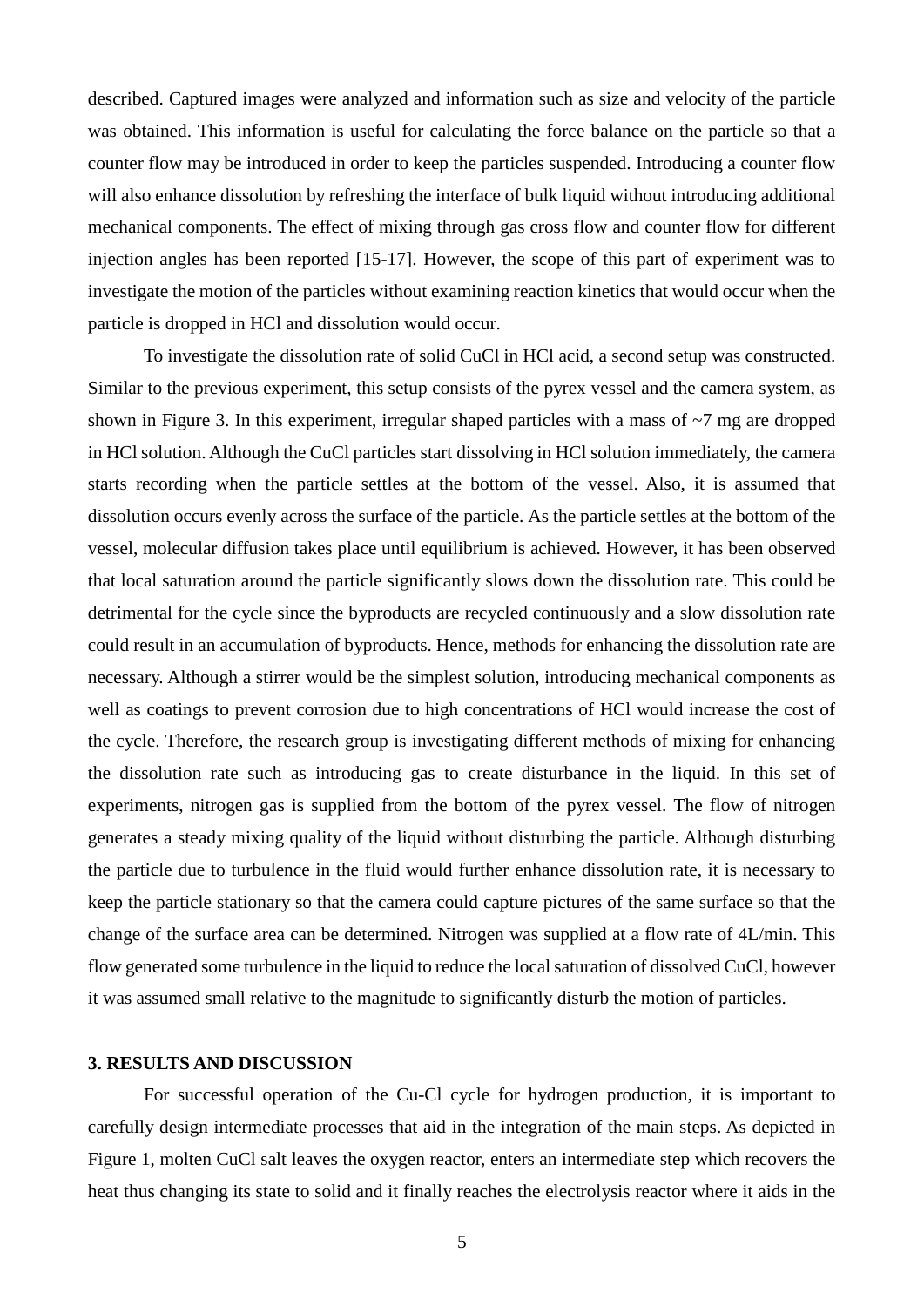production of hydrogen. Similarly, HCl gas leaves the hydrolysis reactor and enters the electrolysis reactor as hydrochloric acid. For improved performance of the cycle, it is necessary to dissolve the solid CuCl particles in aqueous HCl before reaching the electrolysis cell. Hence, a second intermediate step is required between the oxygen reactor and electrolysis reactor. Before introducing this step, a series of experiments have been performed to understand the dynamics of solid CuCl particles in aqueous HCl. A clear understanding of the dynamics of the particles and the dissolution rates will aid in the design of the mixing step and effective integration of the cycle. Two different sets of experiments have been performed as presented in the previous section. A source of error is introduced as the CuCl(s) particles begin dissolving immediately when dropped in HCl(aq) as opposed to when dropped in water and no dissolution takes place. Therefore, the dissolution of the particle would affect its dynamics as well as the density of the solution. In this paper it is assumed that the CuCl(s) particle does not begin dissolving until it settles on the bottom of the vessel.

To better understand the dynamics of the particles in water, Figure 4 depicts the processed images with velocity vectors taken in the same reference time frame at 0.956 s and 1.011 s, respectively. It is observed that the particle's velocity changes as it changes orientation (see Table 2). Due to the irregular shape, the particle changes orientation until it settles on the bottom of the vessel with a settling velocity [18,19].

The instantaneous velocities for different mass particles are tabulated in Table 3. It is important to note that the particles are irregular in shape and the area is the cross sectional area of the particle parallel to the direction of motion. Thus the mass and area values in Table 3 are not necessarily correlated, explaining why the particle in Table 2 with a mass of 33 mg has a smaller cross sectional area than the one with a mass of 31 mg.

The second set of experiments consisted of dropping CuCl(s) particles in HCl(aq) and recording the time required to dissolve. The cross sectional area of the particle was recorded with the aid of the camera system from the time the particle was dropped in the acid until it fully dissolved. Initially, the particle was dropped in stagnant HCl(aq) and local saturation could be observed. To speed up the dissolution rate and to avoid local saturation occurring near the particle surface, nitrogen was injected from the bottom of the container. The flow of nitrogen provided mixing and refreshed the particle surface without disturbing the particle so that the camera can capture the same view of the particle as when dropped in the acid. As expected, mixing increased the dissolution rate and prevented local saturation.

The results pertaining to the CuCl(s) particle dropped in quiescent 6M HCl(aq) is presented in Figure 5. It is observed that the particle's area decreases exponentially and the equation of the line is:

$$
A = 9.874e^{-0.00031t}
$$
 (4)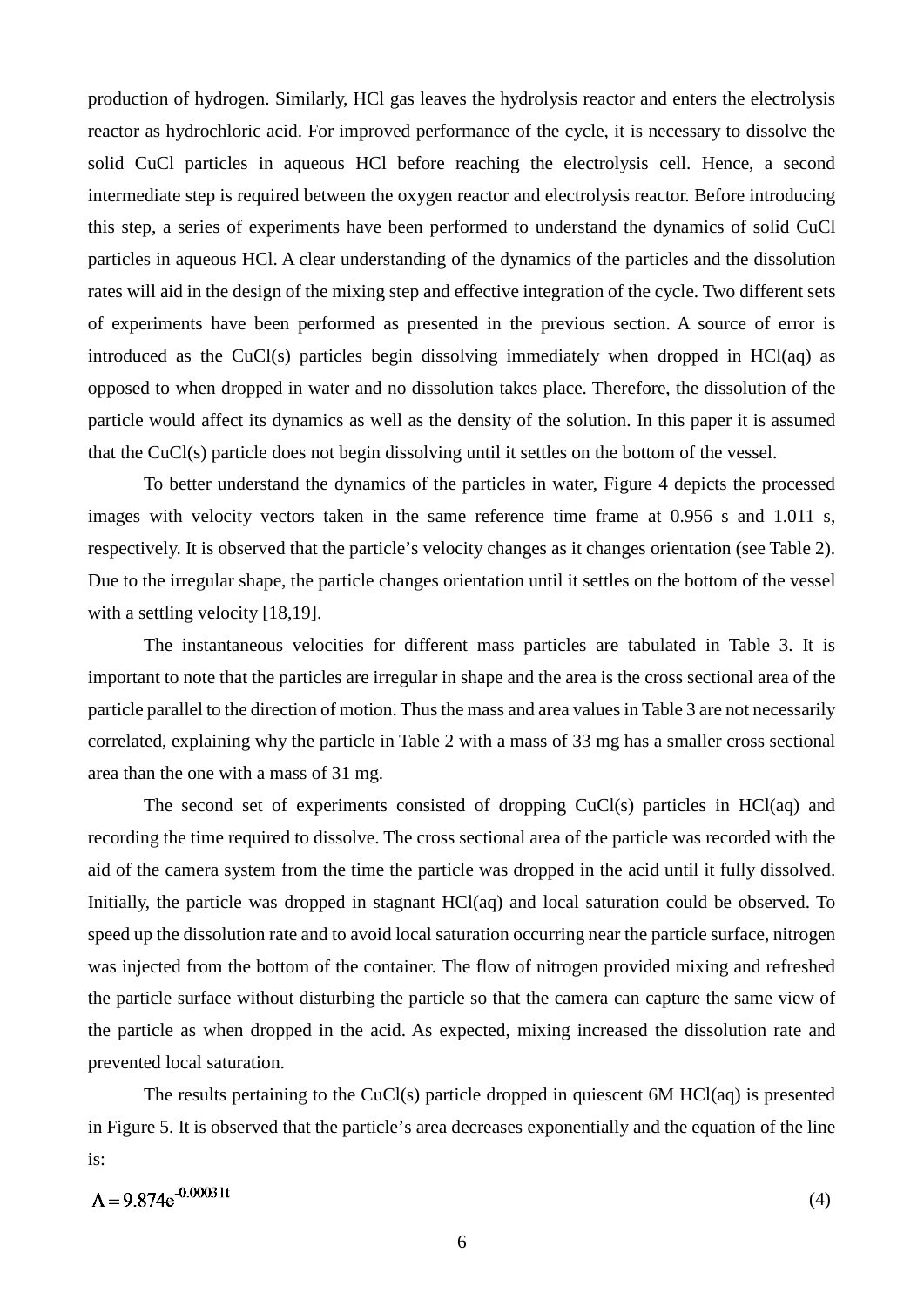where A represents the surface area, and t is the time. This representation returned an R-squared value of 0.974, which indicates a good correlation between the variables. Also, it can be estimated that a change in area of approximately  $3.5 \text{ mm}^2$  would take about 1,500 seconds. Similarly, the data pertaining to the dissolution rate of CuCl(s) in 6M HCl(aq) in the presence of nitrogen as the mixing agent is observed in Figure 6. An exponential dissolution rate is again observed and the equation is given by:

$$
A = 11.87e^{-0.00074t}
$$
 (5)

This returned an R-squared value of 0.9938, which indicates a good correlation between the points. From Figure 6, it is estimated that a change in the area of the particle of approximately 4 mm<sup>2</sup> would take about 700 seconds. Therefore, when nitrogen bubbles are introduced as a mixing agent, the time to dissolve a particle with the same area is halved.

These findings coupled with the dynamic data can provide valuable information regarding the kinetics of the dissolution, the type of mixing required and the size of the dissolution vessel to satisfy the kinetics (i.e., determine the height given the velocity and time required for the particle to dissolve). An investigation on the dissolution rate as a result of varying the molarity of the solution will be performed in future studies to ultimately improve the efficiency of the hydrogen production cycle.

#### **4. CONCLUSIONS**

This paper has presented new experimental data on the particle dynamics and dissolution associated with cuprous chloride dissolution in hydrochloric acid. These transport processes have importance to the thermochemical copper-chlorine cycle of hydrogen production. Correlations were developed to provide new insight into the velocity of the particles and concentration of the solution with respect to a change in mass due to dissolution as the particle. Using these results, an optimum mixing technique for improved efficiency can be achieved. The thermochemical Cu-Cl cycle has the ability to produce large amounts of hydrogen without releasing greenhouse gases to the atmosphere. Shortcomings regarding the integration of the first and last steps of the cycle were discussed and a method to overcome the shortcomings for efficiency improvement has been presented in this paper.

#### **ACKNOWLEDGEMENT**

Financial support from the Ontario Research Excellence Fund and Atomic Energy of Canada Limited (AECL) is gratefully acknowledged.

# **REFERENCES**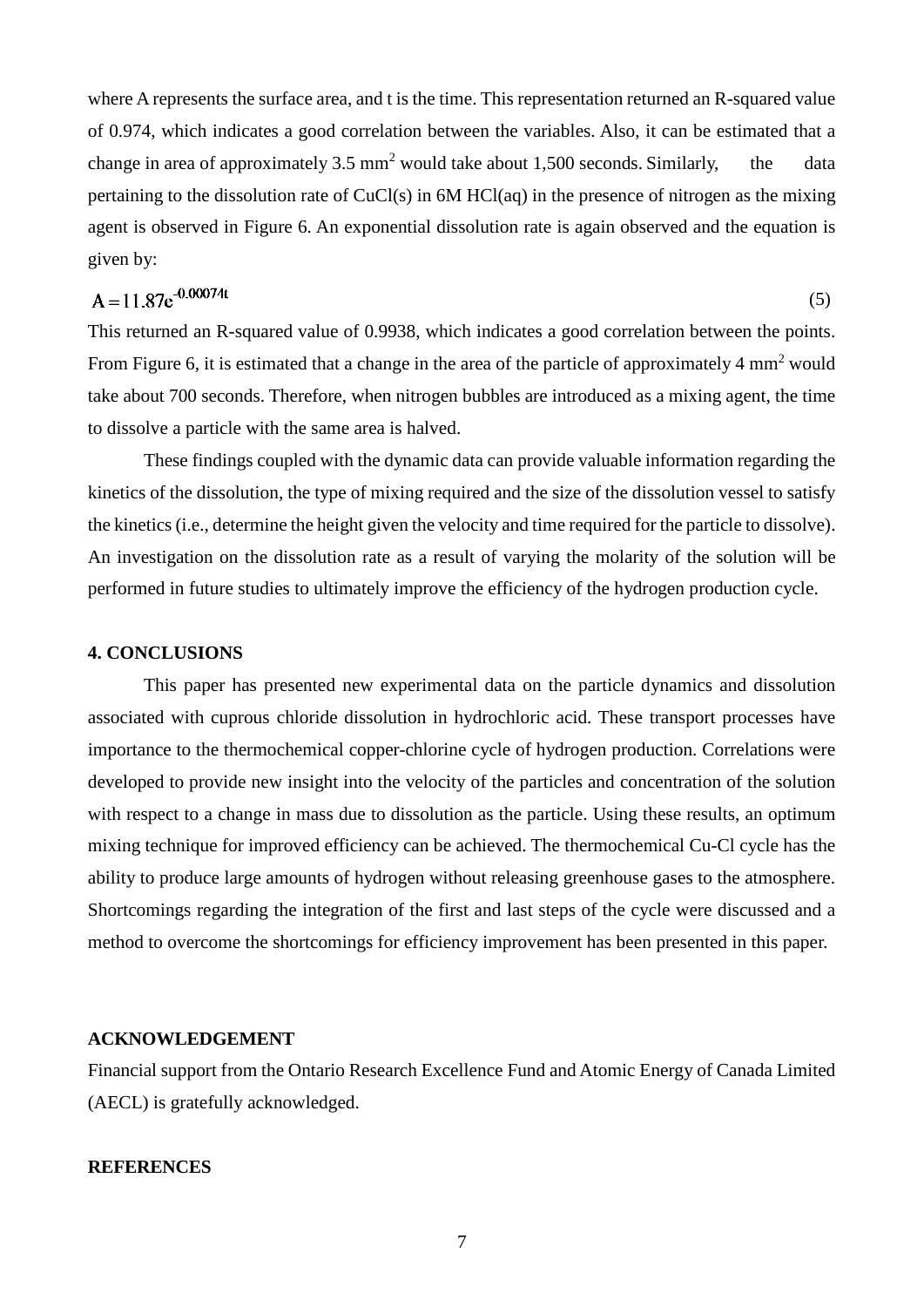- [1] M.A. Rosen, Advances in hydrogen production by thermochemical water decomposition: A review, Energy, 35 (2010) 1068-1076.
- [2] O.A. Jianu, Z. Wang, M.A. Rosen, G.F. Naterer, Improving the efficiency of thermochemical hydrogen production with optimal multiphase design and process integration. Proc. 3rd Climate Change Technology Conference, Montreal, Canada, 2013.
- [3] G. Naterer, S. Suppiah, M. Lewis, K. Gabriel, I. Dincer, M.A. Rosen, et al. Recent Canadian advances in nuclear-based hydrogen production and the thermochemical Cu-Cl cycle, International Journal of Hydrogen Energy, 34 (2009) 2901-2917.
- [4] G.F. Naterer, S. Suppiah, L. Stolberg, M. Lewis, M. Ferrandon, Z. Wang, et al. Clean hydrogen production with the Cu-Cl cycle – Progress of international consortium, I: Experimental unit operations, International Journal of Hydrogen Energy, 35 (2011) 15472-15485.
- [5] M. Weber, Liquid-solid flow. Thermopedia.doi: 10.1615/AtoZ.l.liquid-solid flow.
- [6] P.W. Atkins, J. de Paula, Physical Chemistry. 9th Ed. Oxford University Press, New York 2011.
- [7] M.J. Pilling, P.W. Seakins, Reaction Kinetics. 2nd Ed. Oxford University Press, New York 1996.
- [8] K.J. Laidler, Chemical Kinetics. 2nd Ed. Harper & Row, New York, 1987.
- [9] R.J. Moffat, Contributions to the Theory of Single-Sample Uncertainty Analysis, Transactions of the ASME, 104 (1982) 250-258.
- [10] R.J. Moffat, Using Uncertainty Analysis in the Planning of an Experiment, Journal of Fluids Engineering, 107 (1985) 173-178.
- [11] S.J. Kline, F.A. McClintock, Describing Uncertainties in Single-Sample Experiments, Mechanical Engineering, 75 (1953) 3-8.
- [12] N. Nordin, S. Othman, V.R. Raghavan, Z.A.A. Karim, Verification of 3-D Stereoscopic PIV Operation and Procedure, International Journal of Engineering and Technology, 12 (2012) 19- 26.
- [13] E. Imre, J.-Y. Guillemaut, A. Hilton, Calibration of Nodal and Free-Moving Cameras in Dynamic Scenes for Post-Production, Center for Vision, Speech and Signal Processing, University of Surrey, Guildford, UK, 2011, pp. 260-267.
- [14] Z. Zhang, A Flexible New Technique for Camera Calibration, Pattern Analysis and Machine Intelligence, 22 (2000) 1330-1334.
- [15] B.-F. Bai, H.-B. Zhang, L. Liu, H.-J. Sun, Experimental study on turbulent mixing of spray droplets in crossflow, Experimental Thermal and Fluid Science, 33 (2009) 1012-1020.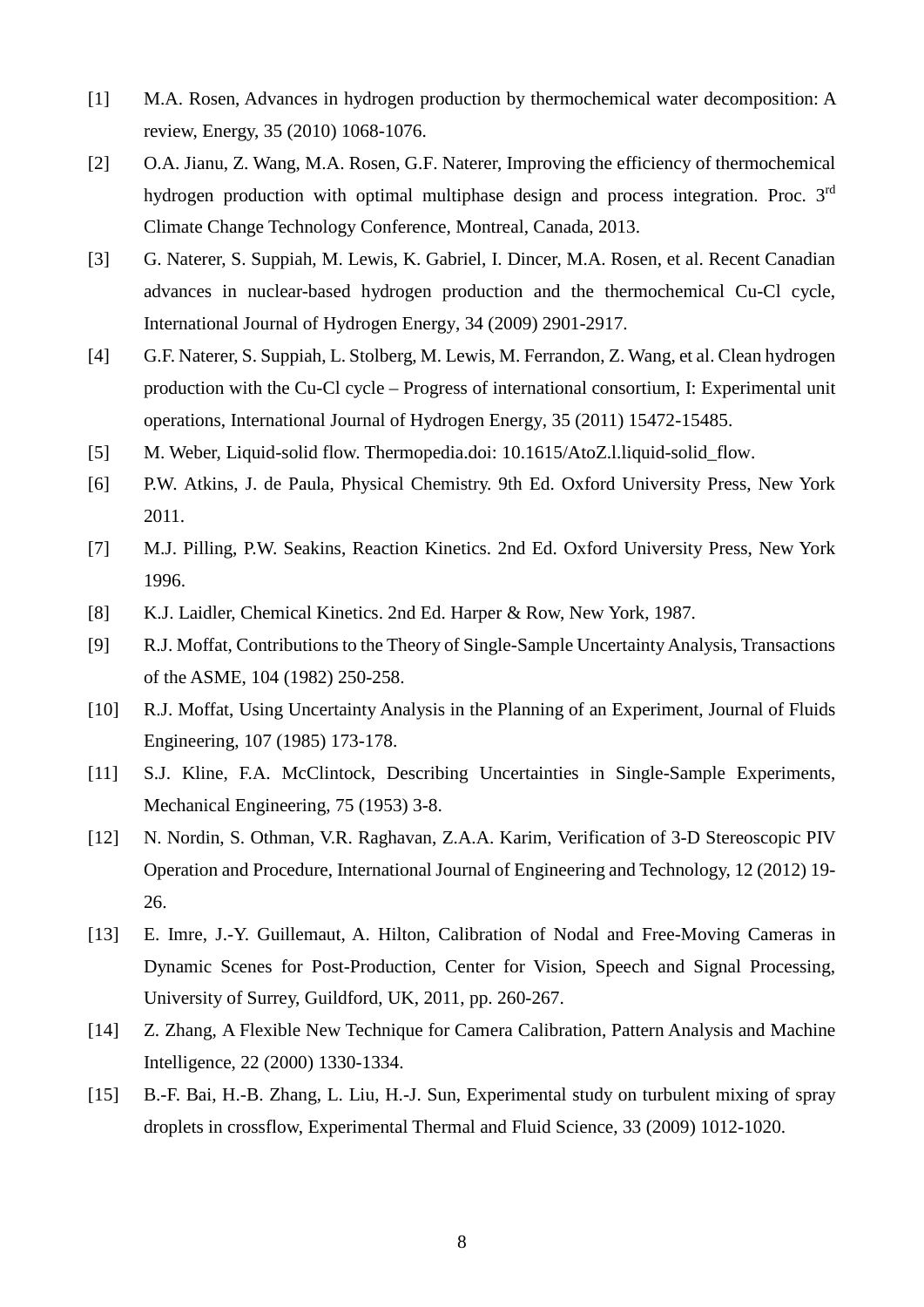- [16] Q. Wang, X. Ma, Z. Lan, J. Chen, T. Bai, Experimental study on mixing effect of falling film on coated division tube by thermal tracing technique, Experimental Thermal and Fluid Sciences, 38 (2012) 165-170.
- [17] A.A. Okorafor, S. He, D. Morrison, Experimental investigation of three-dimensional flow in a double-diffusive interface system with lateral heating, Experimantal Thermal and Fluid Science, 42 (2012) 143-153.
- [18] F. Conha, Settling velocities of particulate systems, Powder and Particle Journal, 27 (2009) 18-37.
- [19] H. Yaghooby, M. Torabi, Analytical solution for settling of non-spherical particles in incompressible Newtonian Media, Powder Technology, 221 (2012) 453-463.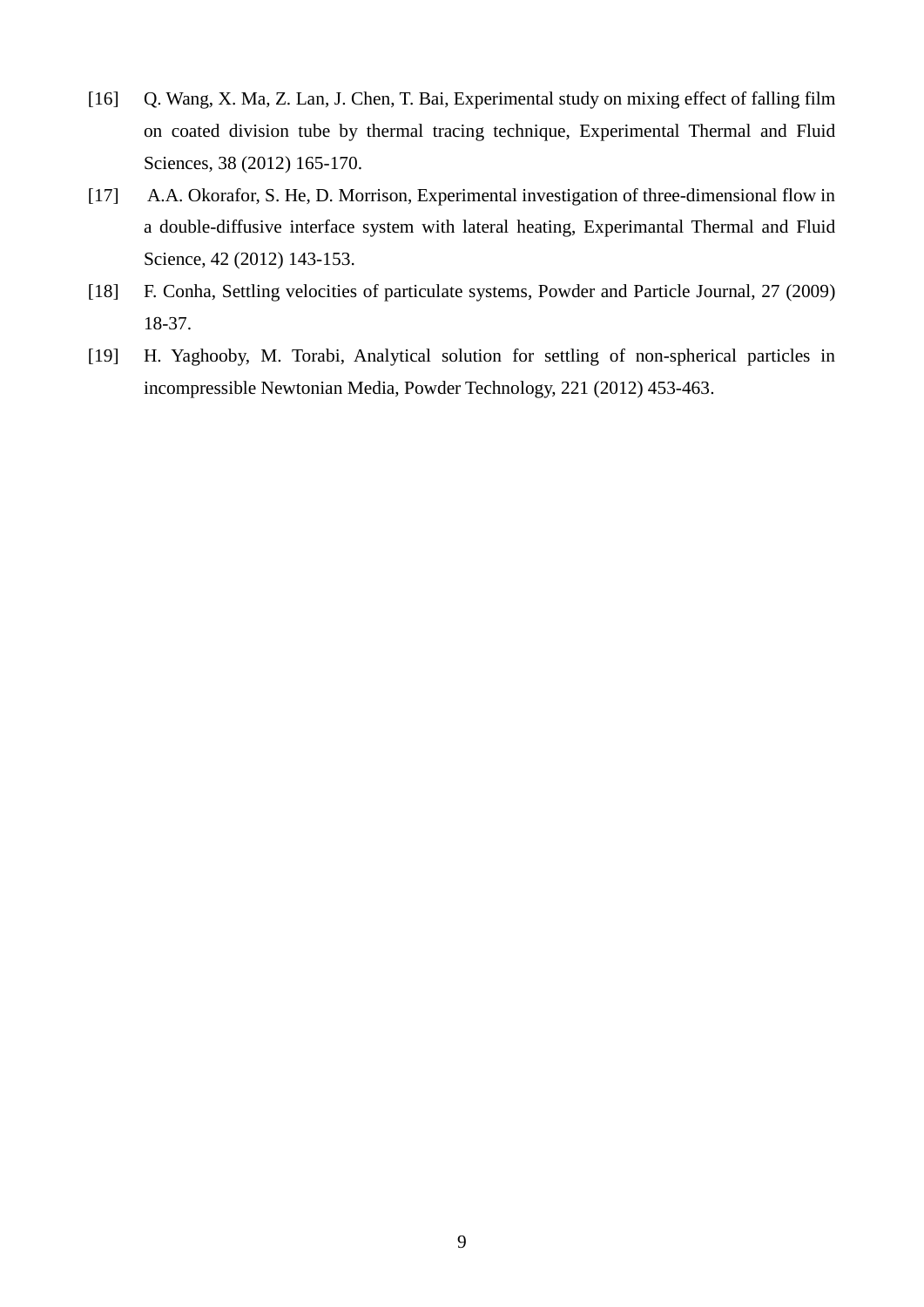

Figure 1. Schematic of a thermochemical copper-chlorine cycle [3]



Figure 2. Experimental setup for particle dynamics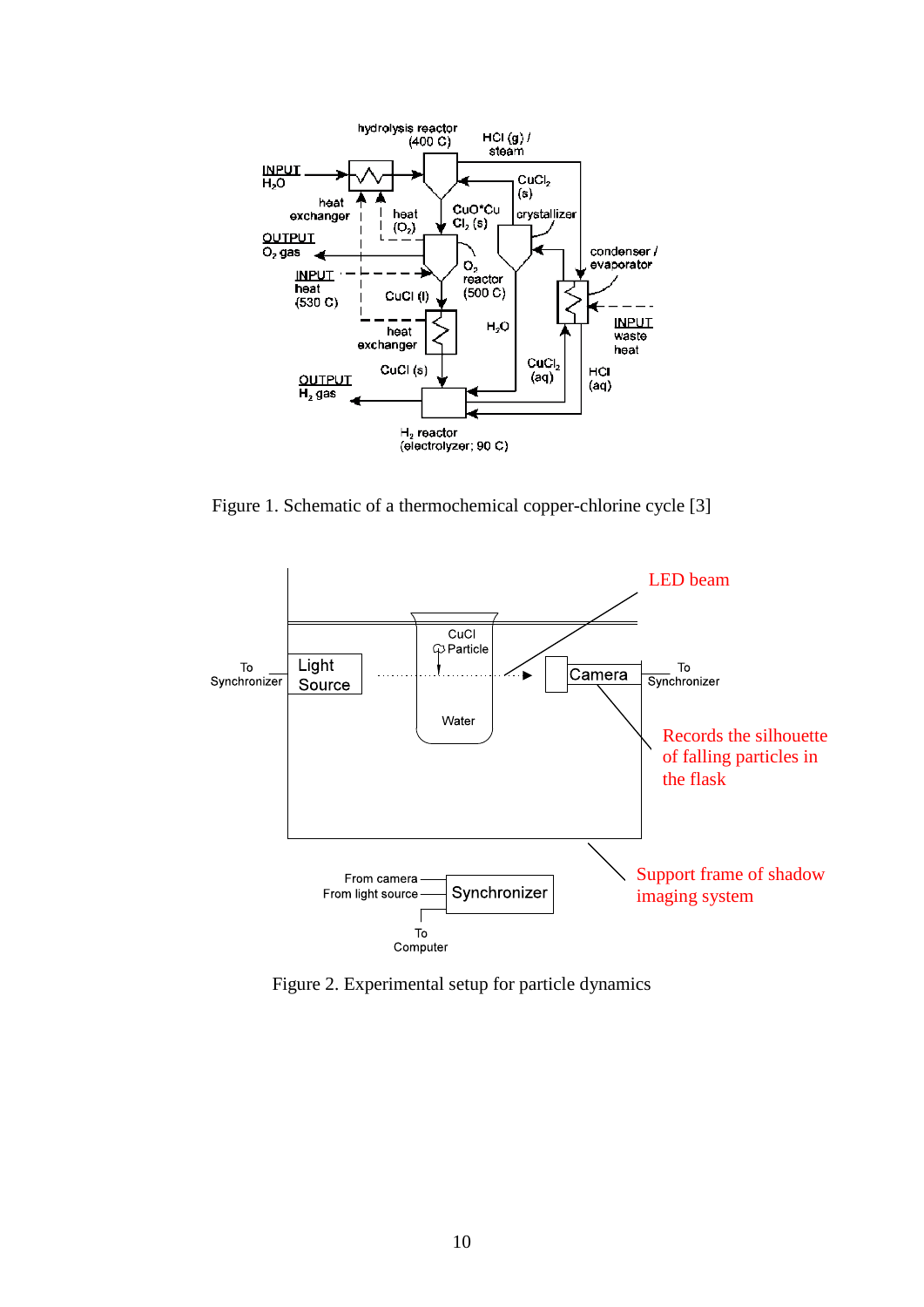

Figure 3. Experimental setup for dissolution rate



Figure 4. Processed images showing velocity vector for a 45 mg particle at 0.956 s (top) and 1.011 s

(bottom)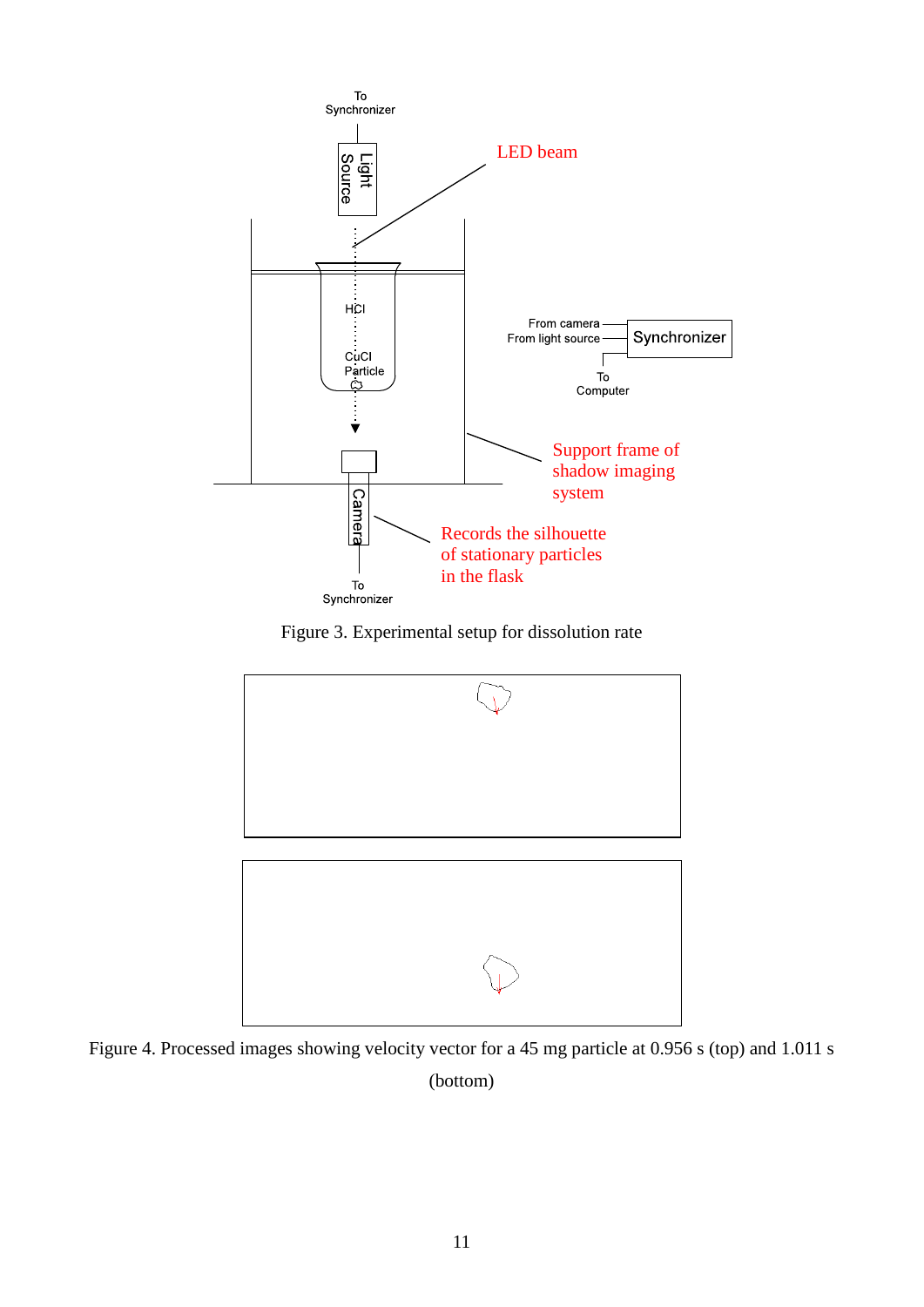

Figure 5. Dissolution rate of solid copper (I) chloride in 6M hydrochloric acid



Figure 6. Dissolution rate of solid copper (I) chloride in 6M hydrochloric acid in the presence of nitrogen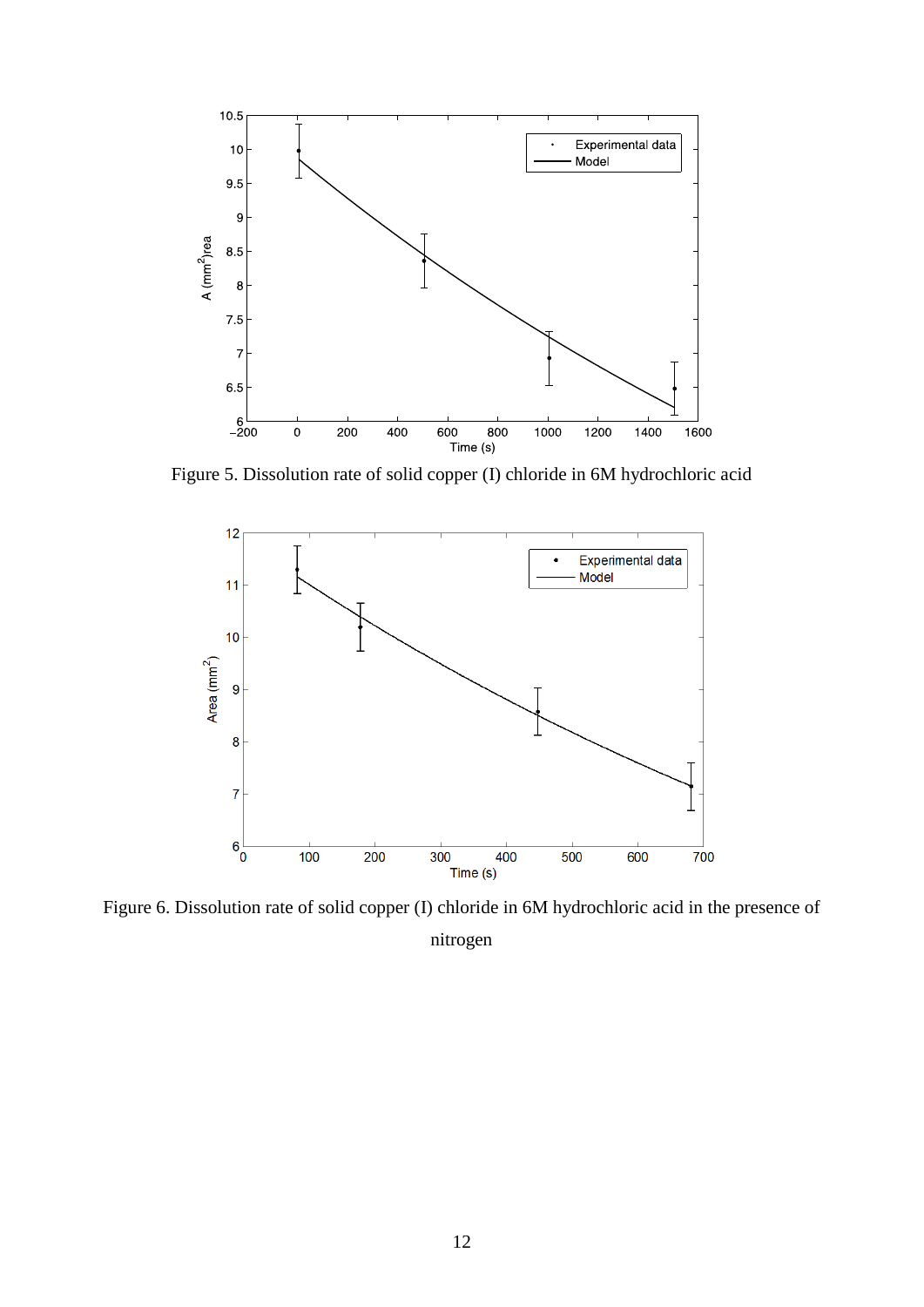| <b>Source of Error</b>                                         | Deviation<br>(pixels) |
|----------------------------------------------------------------|-----------------------|
| Camera calibration                                             | 0.019                 |
| Residual bulk image due to LED light                           | 0.01                  |
| <b>Camera resolution</b>                                       | 0.011                 |
| Image distortion due to<br>imperfections in the wall of vessel | 0.005                 |
| Image processing                                               | 0.009                 |
| Total                                                          | 0.054                 |

Table 1. Shadow imaging system and experimental setup source of error

|  |  |  |  | Table 2. Parameters obtained with DynamicStudio |
|--|--|--|--|-------------------------------------------------|
|--|--|--|--|-------------------------------------------------|

| <b>Time</b><br>(s) | Areaª<br>(mm <sup>2</sup> ) | EqDia <sup>b</sup><br>(mm) | <b>MaiAxis</b> <sup>°</sup><br>(mm) | <b>MinAxis<sup>d</sup></b><br>(mm) | <b>Shape<sup>®</sup></b> | (m/s) | V<br>(m/s) |
|--------------------|-----------------------------|----------------------------|-------------------------------------|------------------------------------|--------------------------|-------|------------|
| 0.956              | 18.559                      | 0.418                      | 0.249                               | 0.184                              | 0.896                    | 0.005 | $-0.022$   |
| 1.011              | 19.166                      | 0.425                      | 0.24                                | 0.2                                | 0.909                    |       | $-0.023$   |
| la est             | .                           |                            |                                     |                                    | .                        |       |            |

Cross-sectional area; <sup>b</sup> Diameter of the circle with an area equivalent to the cross-sectional area; <sup>e</sup> Longest axis of particle; <sup>d</sup> Shortest axis of particle; <sup>e</sup> Shape of the particle relative to a sphere enclosing<br>it; <sup>f</sup>Particle's velocity in horizontal plane; <sup>g</sup>Particle's velocity in vertical plane

| Areaª              | Пp       | V°       | Mass |
|--------------------|----------|----------|------|
| (mm <sup>2</sup> ) | (m/s)    | (m/s)    | (mg) |
| 3.841              | $-0.003$ | $-0.012$ | 4.0  |
| 3.293              | 0.000    | $-0.017$ | 7.0  |
| 5.042              | $-0.007$ | $-0.020$ | 7.0  |
| 6.971              | $-0.002$ | $-0.016$ | 8.0  |
| 7.060              | $-0.001$ | $-0.017$ | 8.0  |
| 12.950             | $-0.001$ | $-0.020$ | 21.0 |
| 9.228              | 0.005    | $-0.017$ | 22.0 |
| 15.562             | $-0.003$ | $-0.018$ | 26.0 |
| 20.816             | 0.000    | $-0.026$ | 31.0 |
| 13.764             | $-0.001$ | $-0.023$ | 32.0 |
| 8.591              | 0.004    | $-0.020$ | 33.0 |
| 19.795             | 0.000    | $-0.023$ | 45.0 |

Table 3. Areas and velocities of particles of varying masses

<sup>a</sup> Projected area of the particle parallel to the direction of motion; <sup>b</sup> Particle's velocity in the horizontal plane; ' Particle's velocity in the vertical plane